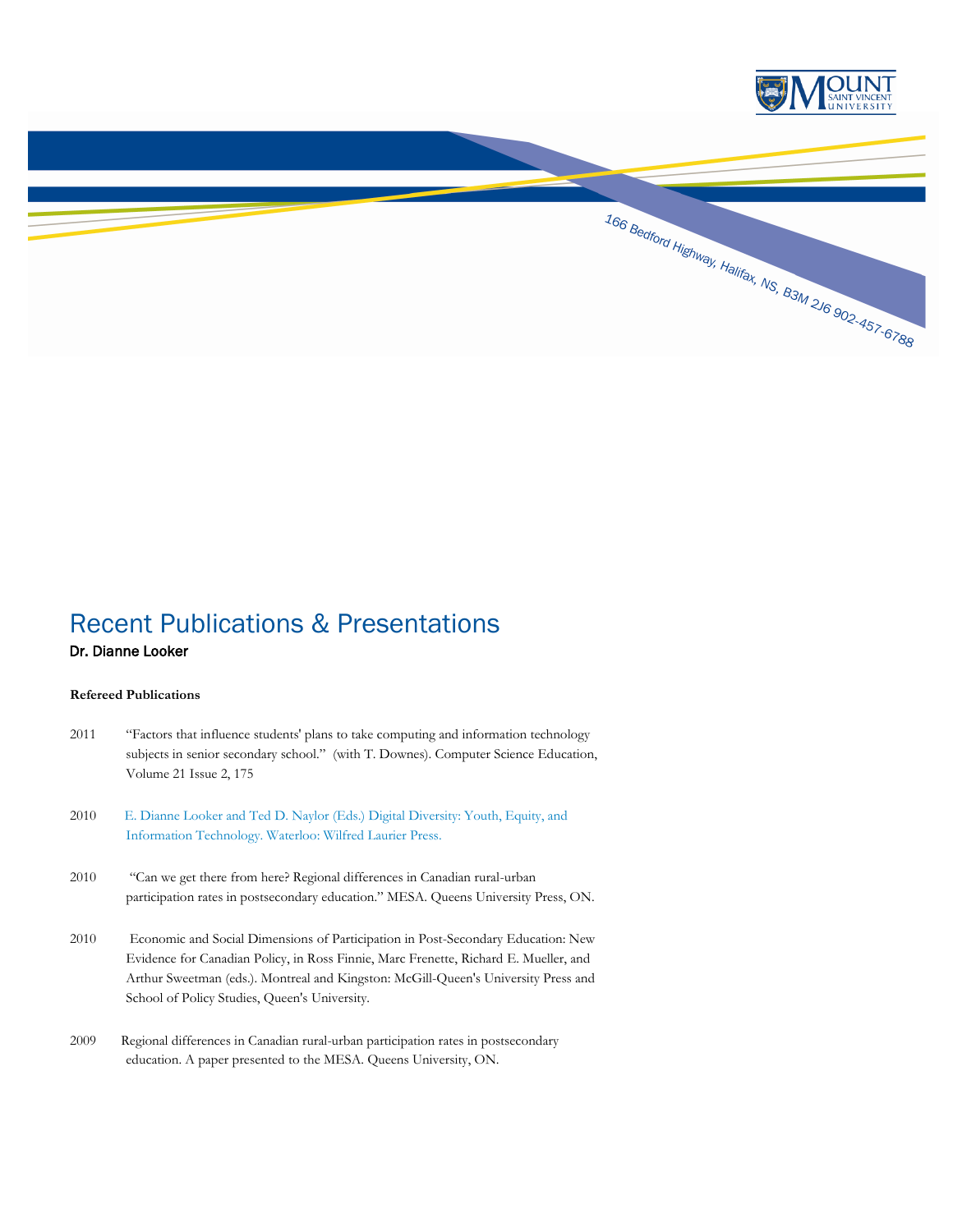

- 2008 "Understanding the Use of the Second Chance System by Young Canadians: An Analysis of three cycles of the Youth in Transition Survey" (with V. Thiessen). Learning Policy Directorate, Human Resources and Social Development Canada. [http://www.hrsdc.gc.ca/en/publications\\_resources/learning\\_policy/sp-836-04-](http://www.hrsdc.gc.ca/en/publications_resources/learning_policy/sp-836-04-08e/sp_836_04_08e.pdf) [08e/sp\\_836\\_04\\_08e.pdf](http://www.hrsdc.gc.ca/en/publications_resources/learning_policy/sp-836-04-08e/sp_836_04_08e.pdf)
- 2008 "Cultural centrality and the transformative potential of information and communication technology for Canadian youth" (with Victor Thiessen). Canadian Journal of Sociology. Vol. 33(2). Pp. 311-336.
- 2007 "Cultural Differences in Information and Communication Technology Access Use, and Skill Development among High School Students" (with Victor Thiessen), in A. Pandian and M. Kell (Eds.). Literacy: Diverse Perspectives and Pointers for Practice. Universiti Putra Malaysia Press.
- 2007 "Digital Divides and Capital Conversion" (with Victor Thiessen), Information, Communication and Society. Vol. 10 No. 2, P. 159-180.

#### **Invited Publications**

- 2008 "Maritime Provinces Higher Education Maritime Universities Accessible to Region's Rural Residents." Maritime Provinces Higher Education Commission. Fredericton, NB.
- 2008 "Gender and Information and Communication Technology (IT)", in J. Voogt and G. Knezek (Eds.) International Handbook of Information Technology in Primary and Secondary Education, Springer Publishers. New York. Pp. 763-772.
- 2006 "Parental Educational Aspirations and Expectations for their Child: Evidence from the Survey of Approaches to Educational Planning, 2002" (with Victor Thiessen), Human Resources Development Canada, July.